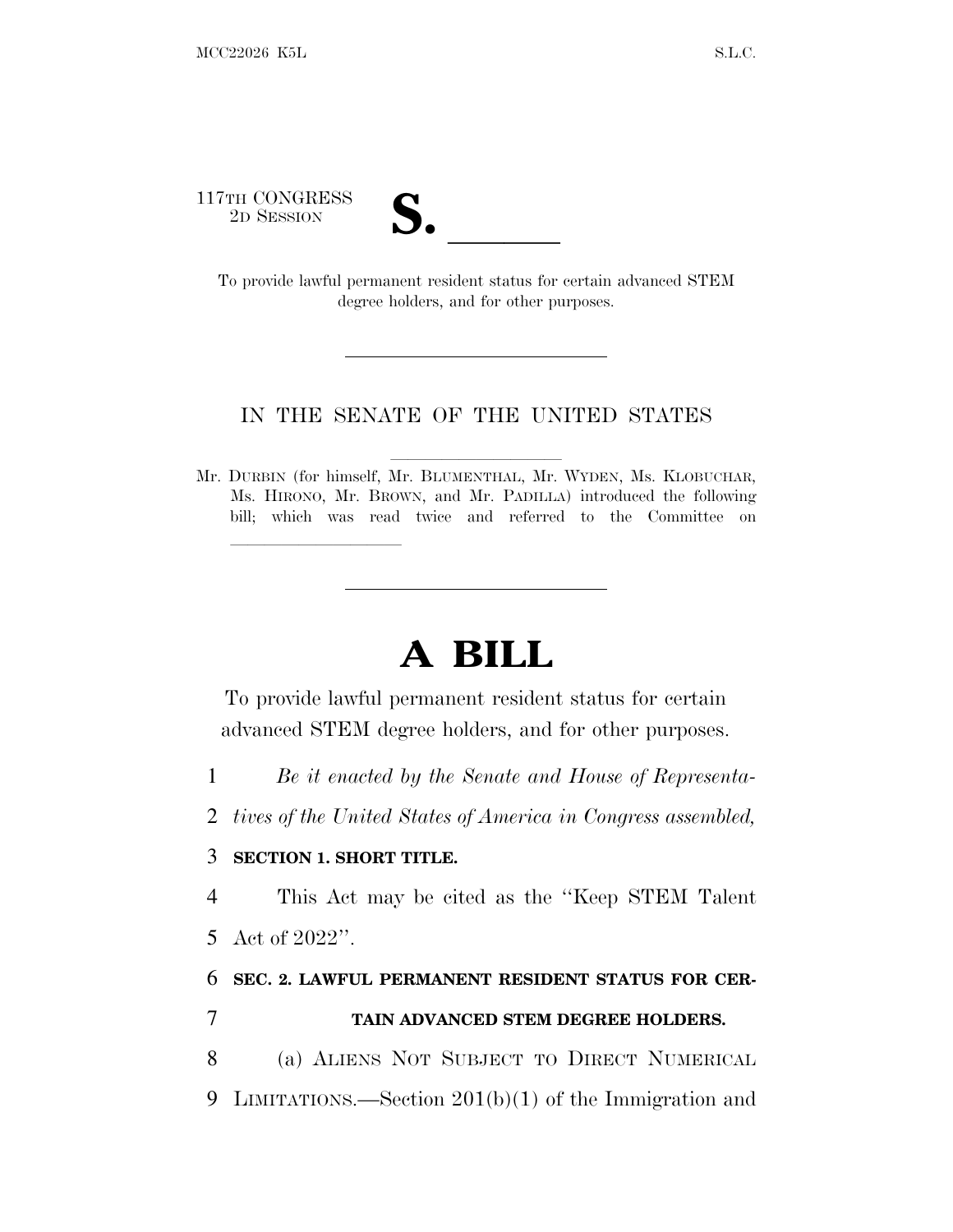$\rm{MCC}22026 \;\; K5L \qquad \qquad S.L.C.$ 

 Nationality Act (8 U.S.C. 1151(b)(1)) is amended by add-ing at the end the following:

| 3              | " $(F)(i)$ Aliens who—                       |
|----------------|----------------------------------------------|
| $\overline{4}$ | $\lq\lq$ (I) have earned a degree in a STEM  |
| 5              | field at the master's level or higher while  |
| 6              | physically present in the United States      |
| 7              | from a United States institution of higher   |
| 8              | education (as defined in section $101(a)$ of |
| 9              | the Higher Education Act of 1965 (20         |
| 10             | U.S.C. $1001(a))$ accredited by an accred-   |
| 11             | iting entity recognized by the Department    |
| 12             | of Education;                                |
| 13             | "(II) have an offer of employment            |
| 14             | from, or are employed by, a United States    |
| 15             | employer in a field related to such degree   |
| 16             | at a rate of pay that is higher than the     |
| 17             | median wage level for the occupational       |
| 18             | classification in the area of employment, as |
| 19             | determined by the Secretary of Labor; and    |
| 20             | "(III) are admissible pursuant to an         |
| 21             | approved labor certification under section   |
| 22             | 212(a)(5)(A)(i).                             |
| 23             | "(ii) In this subparagraph, the term         |
| 24             | 'STEM field' means a field of science, tech- |
|                |                                              |

nology, engineering, or mathematics described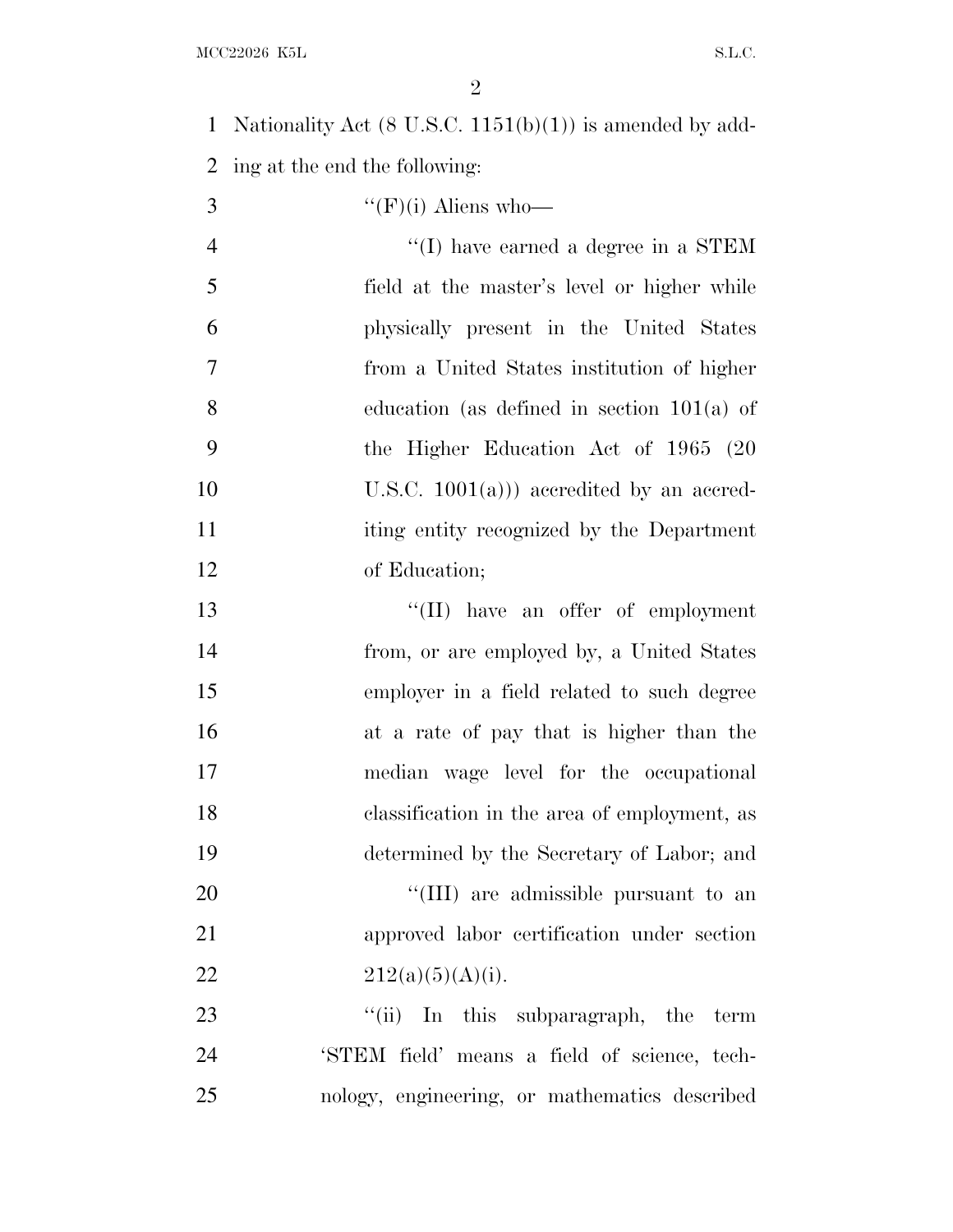| $\mathbf{1}$   | in the most recent version of the Classification       |
|----------------|--------------------------------------------------------|
| $\overline{2}$ | of Instructional Programs of the Department of         |
| 3              | Education taxonomy under the summary group             |
| $\overline{4}$ | $of$ —                                                 |
| 5              | $\lq\lq$ (I) computer and information                  |
| 6              | sciences and support services;                         |
| $\overline{7}$ | $\lq\lq$ (II) engineering;                             |
| 8              | "(III) mathematics and statistics;                     |
| 9              | "(IV) biological and biomedical                        |
| 10             | sciences;                                              |
| 11             | $\lq\lq(V)$ physical sciences;                         |
| 12             | "(VI) agriculture sciences; or                         |
| 13             | $``(VII)$ natural resources and<br>con-                |
| 14             | servation sciences.".                                  |
| 15             | (b) PROCEDURE FOR GRANTING IMMIGRATION STA-            |
| 16             | TUS.—Section $204(a)(1)(F)$ of the Immigration and Na- |
| 17             | tionality Act (8 U.S.C. 1154(a)(1)(F)) is amended—     |
| 18             | (1) by striking " $203(b)(2)$ " and all that follows   |
| 19             | through "Attorney General"; and                        |
| 20             | (2) by inserting " $203(b)(2)$ , $203(b)(3)$ ,<br>- or |
| 21             | $201(b)(1)(F)$ may file a petition with the Secretary  |
| 22             | of Homeland Security".                                 |
| 23             | (c) DUAL INTENT FOR F NONIMMIGRANTS SEEKING            |
| 24             | ADVANCED STEM DEGREES AT UNITED STATES INSTI-          |
| 25             | TUTIONS OF HIGHER EDUCATION.—Notwithstanding sec-      |